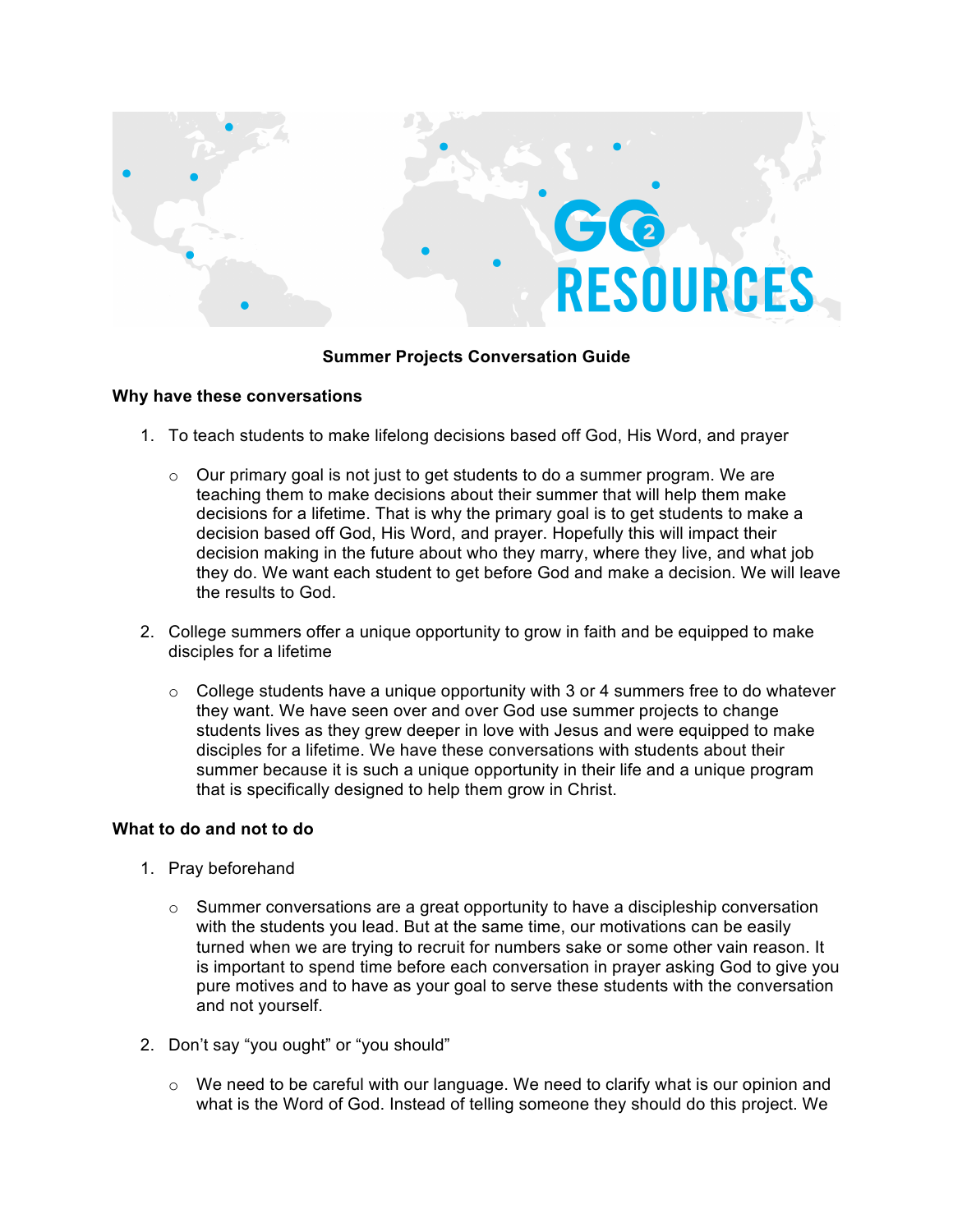can tell them that based off their life and the summer project we believe this is the best opportunity for them.

- 3. Follow up with a prayer challenge
	- $\circ$  The primary goal is to help our students make decisions based off God, His Word, and prayer. If this is the goal then we know to show that by following up with the students about their time in prayer. We don't just want students to do some summer program but we want them to get before God and make a decision. We need to help them do that by the way we lead them and follow up.
- 4. Ask them to apply but do not guarantee they will be accepted

## **Summer Conversation Training Sheet**

- 1. Pray and give the "why" of the meeting
	- o Students to make decisions based off God, His Word, and prayer
	- $\circ$  Summers are a unique opportunity to grow in the faith and be equipped to make disciples for a lifetime
- 2. Hear their story and get their thoughts on next summer
- 3. Ask good questions on why they are thinking what they are thinking
- 4. Give vision for what the opportunity is and why it would be great for them
	- $\circ$  Explain the specific opportunity
	- o Great Opportunity
		- o Increased understanding of the gospel
		- o Learn how to practically make disciples
		- o Spiritual growth in a "greenhouse" environment
		- $\circ$  Skills development Bible study, leadership, evangelism, prayer
		- $\circ$  Increased heart for the nations
		- o Amazing community
		- o FUN!
	- o Great Need
		- $\circ$  "Harvest is plentiful, but the laborers are few" Matt 9
		- $\circ$  1/3 of the world has never even heard the gospel
	- o Great God
		- $\circ$  We have a great God who is worthy of our entire lives and our summer. Why not give a summer to grow in your relationship with him?
	- o Share your story of how missions has impacted your life.